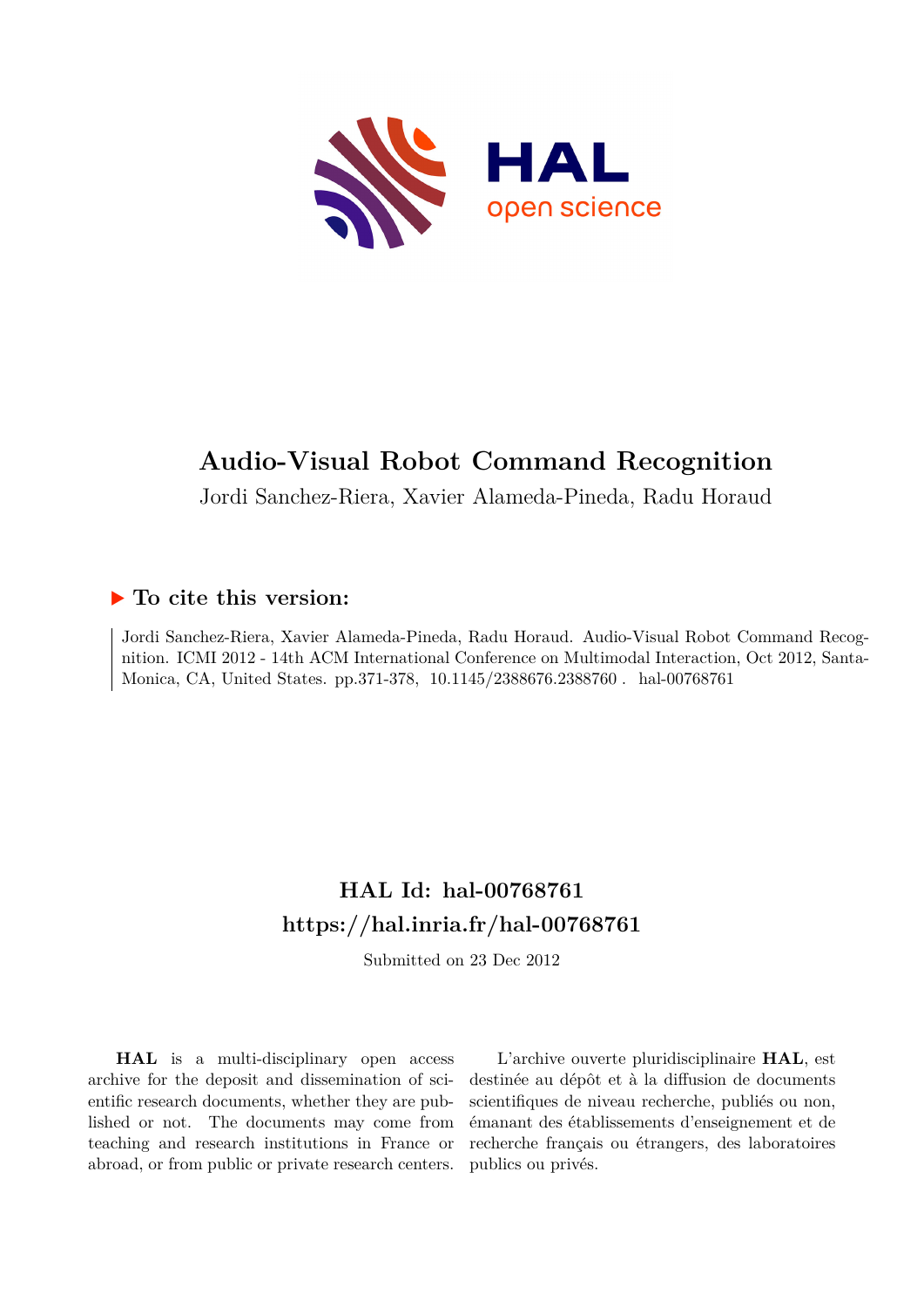## **Audio-Visual Robot Command Recognition**

D-META'12 Grand Challenge

Jordi Sanchez-Riera INRIA Grenoble Rhône-Alpes Perception Team 665 Avenue de l'Europe 38334, Montbonnot, France jordi.sanchez-riera@inria.fr

Xavier Alameda-Pineda INRIA Grenoble Rhône-Alpes Perception Team 665 Avenue de l'Europe 38334, Montbonnot, France xavier.alamedapineda@inria.fr

Radu Horaud INRIA Grenoble Rhône-Alpes Perception Team 665 Avenue de l'Europe 38334, Montbonnot, France radu.horaud@inria.fr

### ABSTRACT

This paper addresses the problem of audio-visual command recognition in the framework of the D-META Grand Challenge<sup>1</sup> . Temporal and non-temporal learning models are trained on visual and auditory descriptors. In order to set a proper baseline, the methods are tested on the "Robot Gestures" scenario of the publicly available RAVEL data set, following the leave-one-out cross-validation strategy. The classification-level audio-visual fusion strategy allows for compensating the errors of the unimodal (audio or vision) classifiers. The obtained results (an average audio-visual recognition rate of almost 80%) encourage us to investigate on how to further develop and improve the methodology described in this paper.

## Categories and Subject Descriptors

H.4 [Information Systems]: Applications

## General Terms

Algorithms, Datasets, Evaluation

#### Keywords

Audio-Visual Categorization, Multimodal Learning

*ICMI'12,* October 22–26, 2012, Santa Monica, California, USA. Copyright 2012 ACM 978-1-4503-1467-1/12/10 ...\$15.00.

#### 1. INTRODUCTION

Humans use several sensory modalities to gather information into order to build an internal representation of the real world, e.g, visual, auditory, tactile, or olfactory sensing. Among these modalities, vision and audition are the most suitable to be used by a robot due to the wide availability of associated sensors, namely cameras and microphones. Nevertheless, the data collected by these sensors are often corrupted by occlusions, reverberations, and bad recording conditions such as poor lighting, competing sound sources, background noise, etc. Hence unimodal interpretation leads to ambiguities. It seems natural to investigate how one can obtain a better understanding of a human action if several modalities are used simultaneously. Indeed, the fusion of information coming from different modalities is likely reinforce the true hypothesis. In addition, several challenging questions arise when dealing with different modalities: At which level of abstraction one should fuse the information coming from physical different sensors? How can one build the concept of multimodal features? how can one fuse features representing different aspects (time, position, appearance, spectrum, etc) of the events to be recognized or categorized?

This work is presented in the framework of the D-META ICMI Grand Challenge aiming at setting up the basis for comparison, analysis, and further improvement of multimodal data annotations and multimodal interactive systems. The main goal of D-META is to foster research and development in multimodal communication and to further elaborate algorithms and techniques for building various multimodal applications. Held by two coupled pillars, method benchmarking and annotation evaluation, the D-META challenge envisions a starting point for transparent and publicly available application and annotation evaluation on multimodal data sets. Five tasks were proposed in D-META: AVRGR, recognize gestures addressed to the robot by means of vision and the audio, AVSR, detect, localize and track multiple speakers using audio-visual information, CEP, estimate the level of engagement in a video-mediated communication, AVCGR, recognize conversational gestures in first encounter dialogues and AVFGR, recognize feedback gestures in first encounter dialogues.

In this paper we set the baseline for the task audio-visual recognition of human commands. The proposed method combines auditory and visual information for recognition using the publicly available RAVEL data set [2], which contains annotated binocular-binaural recordings.

<sup>1</sup>Datasets for Multimodal Evaluation of Tasks and Annotations: http://d-meta.inrialpes.fr Organizers: Xavier Alameda-Pineda (PhD candidate at Perception Team, at INRIA Rhˆone-Alpes), Kristiina Jokinen (adjunct Professor of language technology at the University of Helsinki) Dirk Heylen (Professor at University of Twente), Roman Bednarik (interaction technology researcher at the University of Eastern Finland) and Michal Hradiš (PhD candidate at Faculty of Information Technology, Brno University of Technology)

Permission to make digital or hard copies of all or part of this work for personal or classroom use is granted without fee provided that copies are not made or distributed for profit or commercial advantage and that copies bear this notice and the full citation on the first page. To copy otherwise, to republish, to post on servers or to redistribute to lists, requires prior specific permission and/or a fee.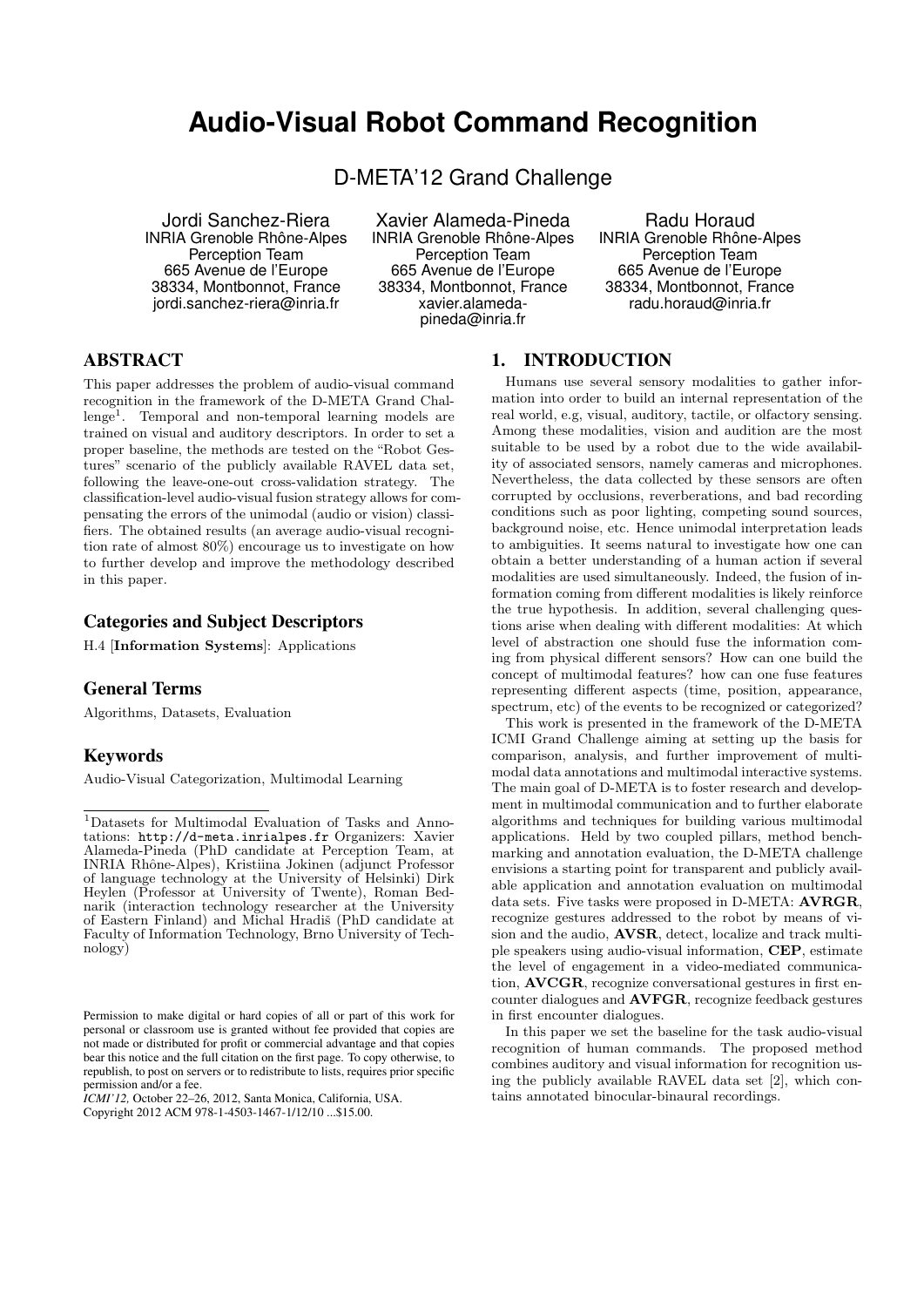The remainder of the paper is organized as follows. Section 2 describes the previous work done on the topic and the main contributions of the paper. The learning approach as well as the auditory/visual features are described in section 3. In section 4 are explained the different experiments carried out to validate the fusion methods and in section 5 conclusions and directions for future work are briefly presented. Finally, section 6 is devoted to the discussion of some Challenge organizational aspects.

## 2. RELATED WORK & CONTRIBUTIONS

As mentioned before, a few choices have to be done when combining different sensory modalities for classification. Indeed, the level of abstraction at which the fusion should be done depends on the targeted application. Most of the existing audio-visual categorization methods perform the fusion either at the feature level [5, 9, 10] or at the classification level [7, 14, 17]. The reader is referred to [11] for a study using support vector machines (SVM) that compares feature-level fusion techniques to classification-level fusion techniques.

An example of a feature-level fusion method is [5]. The idea is to track short-term visual features. These features are associated to the auditory signal in order to construct a joint audio-visual codebook. Used to describe a part of a sequence, the codebook feeds a multiple-instance learning (MIL) paradigm, training a semantic concept detector. Another way to perform audiovisual fusion at a feature level is to map both modalities into the same "audio-visual object" space and to perform clustering [6, 1].

The authors in [9] target a speech detection application, and perform the audio-visual fusion at a feature level as well. Principal component analysis (PCA) features are taken from the face images and Mel Frequency Cepstral Coefficients (MFCC) are the auditory features. Both types of features are then projected in a joint subspace using canonical correlation analysis (CCA). A Gaussian mixture model (GMM) is used for classification.

The authors in [10] target general activity recognition. High dimensional features (around 3000) for video and audio are collected and then reduced using the sequential forward floating selection (SFFS) algorithm. The SFFS is a pruning algorithm that selects most relevant features. With this the dimension is reduced (to 40). Finally a  $kNN$  algorithm is used as classifier.

Among the classification-level fusion methods we remark [7], in which the authors experiment different combination strategies for object detection. Visual features are based on texture description and entropy-based variable-size patches. Auditory features correspond to the energy of the signal's gammatone filter bank decomposition. Monocular video and monaural audio are used and there is a strong need of uniform visual background.

Object recognition based SVMs is used in [14] where a probabilistic method combining posterior class probability output by each classifier is proposed; Basically this means that each modality is trained separately and then combined. SIFT descriptors are used as visual features and a commercial speech recognizer is used to classify the incoming audio signal.

A different approach from the ones mentioned so far is described [17] which finds sport highlights using a coupled hidden Markov model (CHMM). Several video features are

used such as quantization average motion vectors and color. On the auditory side, the authors chose to use MFCC features. Both these features train a CHMM to perform the classification.

In this paper we introduce a method that compares different learning schemes. The first scheme is based on a bagof-words (BoW) approach while the second one incorporates temporal structure by means of HMMs. Scene-flow [15] and STIPs [8] are used as visual features and MFCC as auditory features. The fusion is done at the classification stage through a modality-weighting scheme, i.e., pooling. Experimental validation is done using a publicly available data set, in which we set the performance baseline.

## 3. AUDIO-VISUAL CATEGORIZATION

This section is devoted to the proposed audio-visual command learning approach, which performs classification-level fusion. By means of the scene flow from one side and STIPs on the other side, we are able to describe the visual information (see section 3.1). The auditory information is characterized by standard features used in speech recognition (section 3.2). The learning is performed through two different supervised techniques: without any temporal model (section 3.3) and with a temporal model (section 3.4). Finally, the procedure to combine the output of the unimodal classifiers is described (section 3.5).

## 3.1 The Visual Descriptor

We used two different visual descriptors. The first one was proposed in [15] and it is based on the scene flow, which is the 3D equivalent of the optical flow [16]. The scene flow is represented by the optical flow plus the depth at each image position. Together with the camera calibration, this is equivalent to a vector field of 3D position and associated 3D velocities. This intrinsic representation is potentially less sensitive to changes of texture and illumination than the intensity images. Moreover, the notion of depth allows to focus on the actor, while discarding any activity from the background. We assume that the actor of interest is the person closest to the camera. This is a reasonable assumption, since it holds in most of the human-robot-interaction applications and on movies. The final descriptor consists on the position and disparity relatives to the actor's face plus the optical flow (see Figure 1 for a detailed example).

The second descriptor, STIPs, was proposed in [8]. This descriptor consists on the histogram of gradients concatenated to the histogram of optical flow (HOG-HOF), applied at Harris 3D interest points. Notice that, while the first descriptor uses stereo-vision and has low dimension (five), the second uses monocular vision and is high dimensional (200). Furthermore, while the former has a semi-dense nature, the latter is sparse in the spatiotemporal domain.

## 3.2 The Speech Descriptor

The auditory stream is represented by the Mel Frequency Cepstral Coefficients (MFCC). Widely used for speech and sound recognition (see [13, 12]), the MFCC are computed following the three steps: (i) perform the short-time Fourier transform (STFT), (ii) map the power spectrum onto the Mel scale and (iii) take the discrete cosine transform of these mapped powers. The are three main parameters associated with MFCC features. First, the frame size defines the length of the STFT (denoted by  $W$ ). Second, the frame shift  $(F)$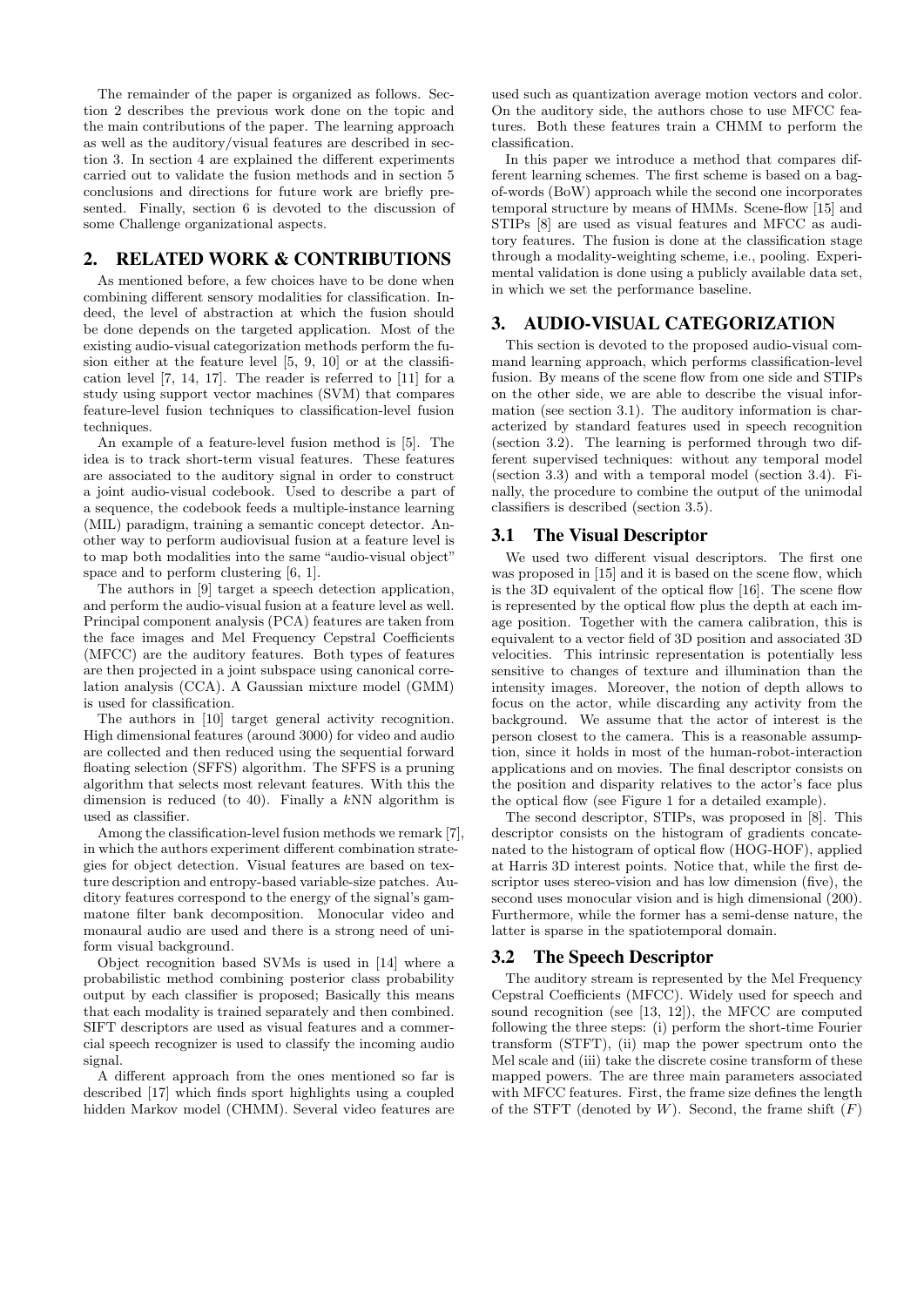

Figure 1: Construction of the proposed descriptor. The actor's face is detected from the left input image (a). The raw disparity map (b) is segmented, such that all pixels having the lower disparity than the actor's face are discarded (c). The descriptor is then computed for all remaining pixels undergoing non-zero motion, such that it consists of the pixel's position relative to the face, it's disparity (d), and horizontal (e) and vertical (f) components of optical flow.

determines the time between two consecutive STFT windows. Third, the amount of cepstral coefficients  $(D)$ , that sets the dimension of the output MFCC representation.

#### 3.3 Bag-of-Words Gesture Learning

The Bag-of-Words (BoW) paradigm has shown to have very high performance in model learning from low-level features. Following [8], it requires to:

- 1. Collect a set of local descriptors (possibly associated with interest points) of all training gesture instances.
- 2. Group these descriptors into  $K$  clusters.
- 3. Quantize all the descriptors assigning the label corresponding to its nearest cluster centroid. This provides for the "words".
- 4. Represent a gesture instance as a K-bin histogram of the quantized descriptor ("bag of words").
- 5. Train a classifier with these histograms in order to construct the gesture model.



Figure 2: Mel Frequency Cepstral Coefficients for one voicecommand instance. From the raw signal (top) the voice activity is detected (middle) and used to mask the extracted MFCC (bottom).

In steps 1–3, the word vocabulary (or the codebook) is constructed. The amount of local descriptors is typically high. Clustering these descriptors allows to represent an instance as a histogram, which in turn provides for a compact representation with fixed (chosen) length  $K$ . During steps 4–5, these compact representations together with their annotated labels are used to train a classifier. The BoW representation encodes the relative frequency of occurrences of the quantized descriptors, which discriminates among command classes.

We use the BoW paradigm to build auditory and visual models for each of the commands. Hence we have both a visual and an auditory classifier. When an instance of an unknown command class has to be recognized, the auditory and visual representations are computed and sent to their respective classifiers. The outputs of the two classifiers are fused to perform audio-visual gesture recognition (as explained in section 3.5).

#### 3.4 Temporal Gesture Learning

The standard BoW approach is notoriously lacking a temporal model. Indeed, the order of the extracted features is not taken into account when learning the command model. A powerful statistical learning tool to model time series are hidden Markov models (HMMs). These models assume the existence of a discrete-valued hidden variable that describes the state of the sequence. At each of these states, the model is assumed to generate observations following different probability distributions (called emission distributions).

To fully specify such an HMM, two choices have to be done:

- 1. The amount of hidden states and the possible transitions among them.
- 2. The emission probability distributions at each of the states.

An expectation-maximization (EM) algorithm is derived in order to estimate the posterior distributions of the hidden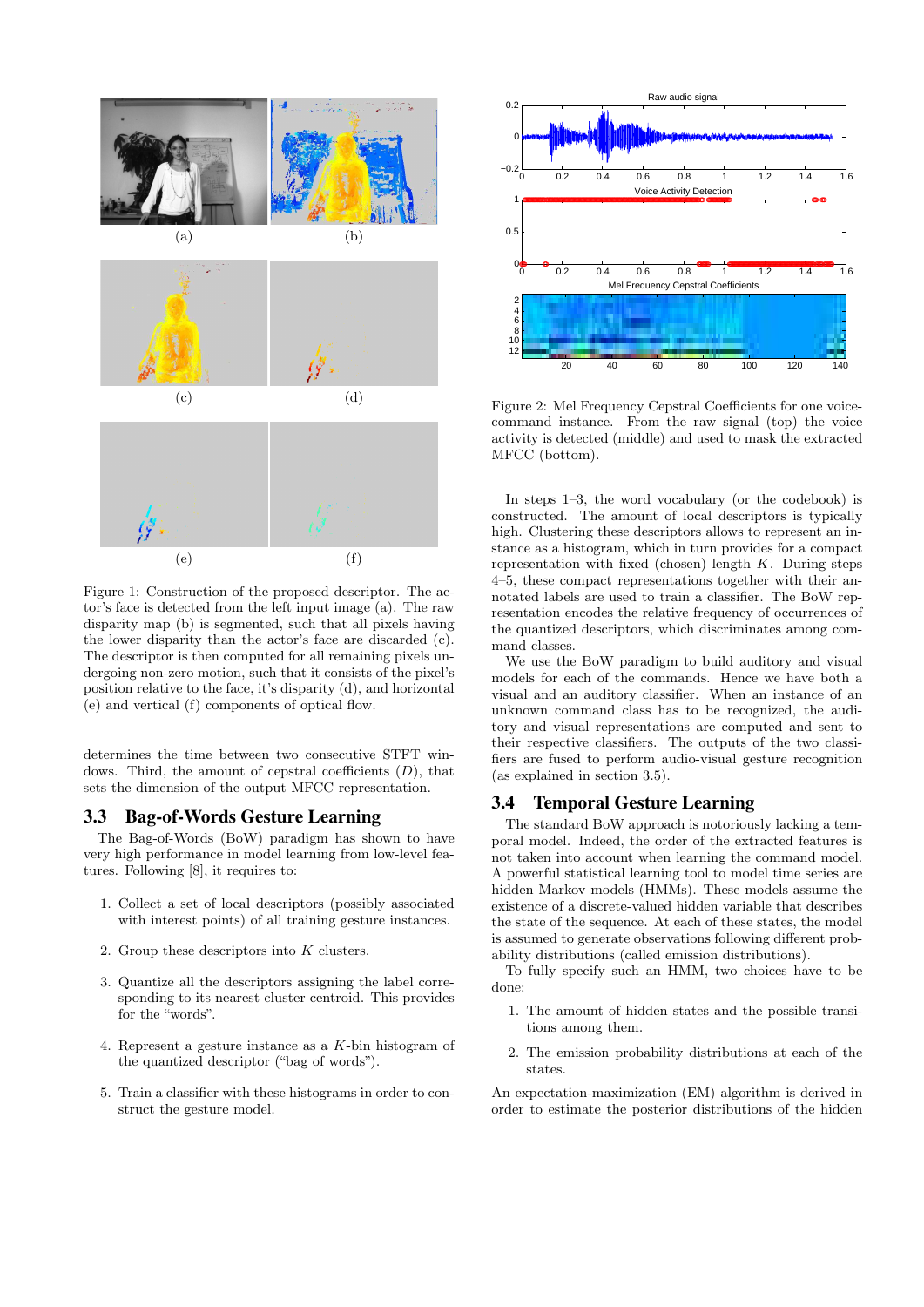state sequence, the transition probabilities, and the parameters of the emission distributions (see [12, 3] for more details).

#### 3.5 Audio-Visual Command Recognition

Once the auditory and visual classifiers are trained, we are ready to fuse the information coming from both classifiers. Let  $a_c(g)$  and  $v_c(g)$  denote the score of the command instance  $g$  to belong to class  $c$  given by the auditory and visual classifiers respectively. In order to combine the information from both classifiers we train a combined classifier consisting on (i) whitening the training data (unimodal classifier scores) and (ii) apply a weighting function.

The whitening procedure consists on computing the mean  $(\mu_a)$  and the standard deviation  $(\sigma_a)$  of the auditory classification scores  ${a_c(g_n)}_{n=1,c=1}^{N,C}$ , being N the number of command instances. A new auditory score is computed as  $\tilde{a}_c(g) = \frac{a_c(g) - \mu_a}{\sigma_a}$ . The same procedure is applied to the visual classification scores.

Finally, the combined score is the result of a convex combination of the two whitened scores:

$$
m_c^l(g) = l\tilde{v}_c(g) + (1-l)\tilde{a}_c(g).
$$

The value of  $l$  determines the trust we put on each modality. Actually, some cases deserve a special mention:

 $l = 0$  is equivalent to audio-based classification.

 $l = 0.5$  the auditory and visual scores stand on equal foot.

 $l = 1$  is equivalent to vision-based classification, and

In general,  $l > 0.5$  means that we put more trust on the visual classification score, whereas  $l < 0.5$  means that we do it with the auditory score. This way of combining the two classifiers allows us to evaluate the relative trust we put on the modalities. The final classification is:

$$
c^* = \arg\max_c m_c^l(g).
$$

#### 4. EXPERIMENTAL VALIDATION

In this section we describe the experiments done using different classification methods, such as HMMs and SVMs. The details are given below.

#### 4.1 Implementation

The visual descriptors were computed using for STIPs the default vaules given in the binary code<sup>2</sup> and for Sceneflow using a disparity margin around 5 pixels with the intention to include most of the body of the actor and exclude the rest of the scene (see [15] for other details). The parameters to compute the MFCC features were set to the standard ones in speech recognition:  $W = 21.3$  ms,  $f = W/2$  and  $D = 13$ .

We tried the two different learning schemes (non-temporal and temporal) with audio and video features.

- sSVM The classifier of the histogram of the scene-flow visual descriptors is a SVM. All the visual descriptors are grouped into  $K = 500$  clusters. For each command clip, an histogram of centroid occurrences is computed and normalized. This is used to train the SVM.
- lSVM We use the same method as before but on features from [8].
- aSVM The classifier of the histogram of auditory features is a SVM. We trained the SVM using histograms of size  $K = 500$  in that case. Since the speech information is sparse in time, a voice activity detector is needed, we chose to use the state-of-the-art voice activity detector available in VOICEBOX [4].
- sHMM The per-frame histogram of visual features train temporal models (HMM). Five states per commands and mixture of five Gaussian components were trained. The size of the histogram was  $K = 20$ .
- aHMM A temporal model is added to the auditory features. In that case eight states per command and Gaussian emission probabilities were trained.
- lHMM This options was not explored because of the nature of the descriptor. As explained before, the HOG-HOF descriptor is sparse. Actually there are many image frames without any descriptor. Hence this descriptor is not well suited for a per-frame representation.

#### 4.2 The Ravel Data Set

The experimental validation is performed on the "Robot Gestures" scenario of the Ravel data set [2]. We use the eight sequences proposed for the Challenge, each one containing three instances of nine command categories. The set of voice-and-gesture commands are the followings: (i) wave ("Hello!"), (ii) walk towards the robot ("I am coming."), (iii) walk away from the robot ("Bye!"), (iv) stop handwave ("Stop!"), (v) turn around gesture ("Turn around."), (vi) come here gesture ("Come here."), (vii) point action ("Look!"), (viii) head motion for yes  $({}^{\omega}Ye^{\omega})$  and (ix) head motion for no ("No"). In all cases, the human gesture is accompanied by speech corresponding to the gesture, shown above in brackets. Notice that all the actors in the data set are non-native English speakers of five different nationalities, hence there is a large variability in the speech commands.

#### 4.3 Performance Results

In order to properly validate the method, the leave-oneout strategy is applied. This strategy is a cross-validation strategy that consists on selecting one of the sequences as test data and perform the training with the rest. Applying this to all the sequences makes the presented results statistically significant.

Evaluating multicategory classifiers means providing the confusion matrices. The  $ij$ -th entry of such matrix contains how many instances of the  $i$ -th class have been classified as class j. By averaging the elements of the diagonal, one obtains the average recognition rate (ARR) of the classifier.

#### *4.3.1 Visual Categorization*

Figures 3a, 3b and 3c show the confusion matrices for the sSVM, the sHMM and the lSVM classifiers. Notice that sSVM performs very well in five out of nine gestures (Hello, I am coming, Look, No and Bye), well in two gestures (Yes and Come here) and poorly in two gestures (Stop and Turn around). However, the sHMM classifier performs poorly compared to sSVM. Indeed, it gets good results for most of the actions, very good results for just two of them (*Hello* and Bye) and poor results in three gestures (Yes, Stop and Turn

 $^{2}$ http://www.di.ens.fr/ laptev/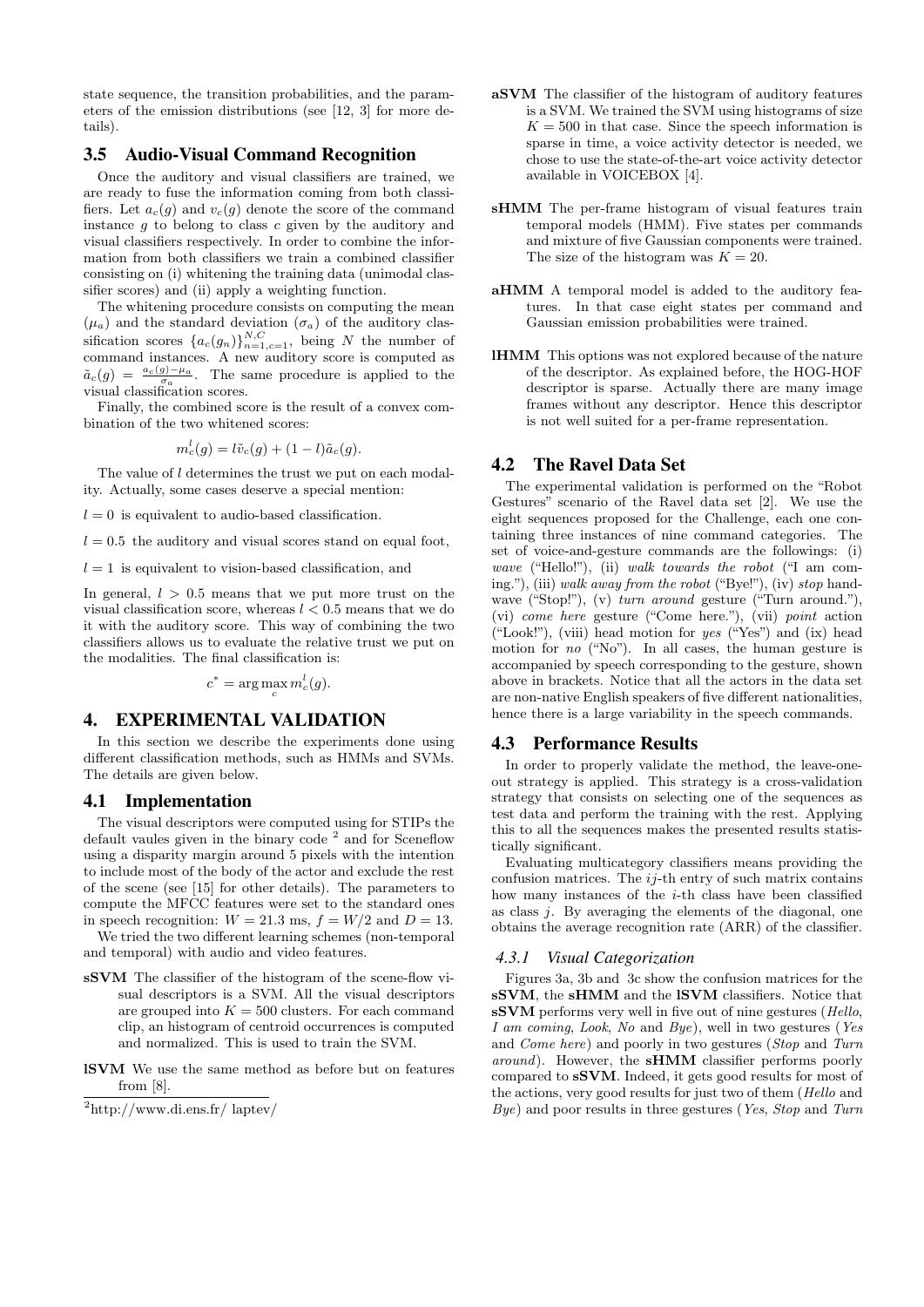

Figure 3: Confusion matrix of the three visual classifiers: (a) sSVM, (b) sHMM and (c) lSVM.



Figure 5: Average Recognition Rate as a function of the multimodal weighting parameter l.

around). Notice also that there is no much difference between the sSVM and the lSVM classifiers. Actually, they mainly differ in two of the gestures No and Turn around.

#### *4.3.2 Auditory Categorization*

The confusion matrix of **aSVM** and **aHMM** can be seen in figures 4a and 4b respectively. The SVM-based classifier performs very good in six out of nine actions, good in two of them (Bye and Stop) and poorly just in one command  $(Turn$  around). However the **aHMM** classifier has very good performance everywhere except for the Bye and Turn around commands.

#### *4.3.3 Audio-Visual Categorization*

It is worth to notice that, for instance, some actions that are difficult to recognize by sSVM as Stop or Come here are easily classified by aSVM, and viceversa with the actions Bye or Hello. This supports the idea that the combined classifier should outperform both unimodal classifiers. Figure 5 show the ARR of the combined classifier as a function of the weighting parameter l. Please remark that when using the same underlying model (curves aSVM-sSVM, aSVMlSVM and aHMM-sHMM) the maximum performance of the combined classifier is achieved for values of l around 0.5. However, when the temporal classifier is combined with a non-temporal classifier, the maximum performance of the combined tends to shift towards the modality with temporal modeling. Furthermore, the temporally modeled classifier performs much better when some global information (coming from the non-temporal classifier) is taken into account. In that sense, it is worth to notice that, except for one case (left side of aSVM-sHMM), the combined classifiers outperform the unimodal ones when a small weight is given to the other modality's classifier.

Finally, Figures 6a-6f show the confusion matrix of all the multimodal classifiers for the optimal weighting parameter l. Generally speaking, we notice that the performance of these combined classifiers improved with respect to the unimodal ones. Most of them obtain outstanding results for some of the commands and very good results for most of the commands. We need to remark that the aHMM-sSVM and the aHMM-lSVM classifiers achieve an ARR of 77%,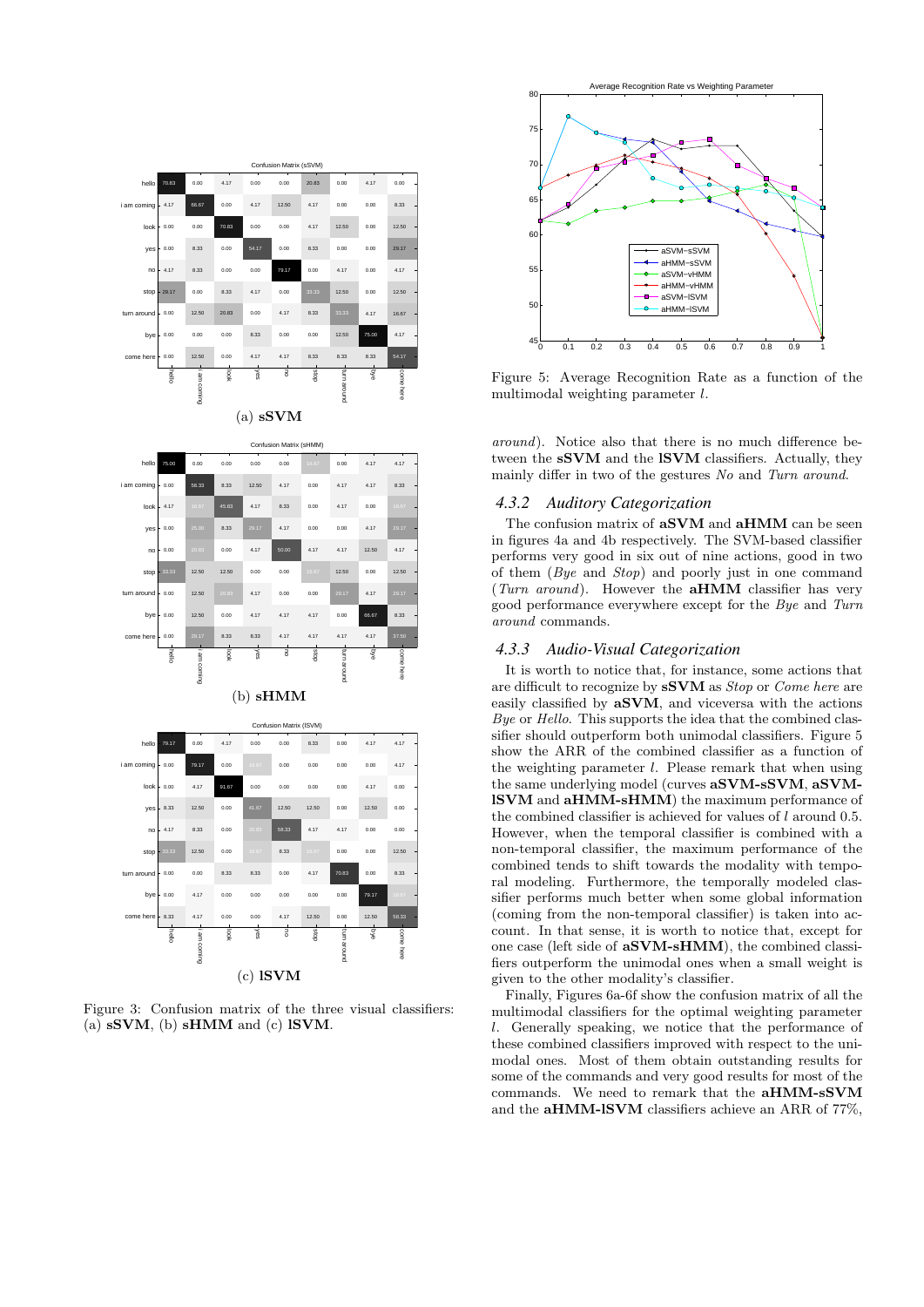

Figure 4: Confusion matrix of the two auditory classifiers: (a) aSVM and (b) aHMM.

that represents a considerable increment respect the ARR computed on each modality independently.

#### 5. CONCLUSIONS & FUTURE WORK

In this work we presented a method to recognize human commands from auditory and visual input signals. Based on a high-performance and solid learning technique, the method uses binocular/monocular visual features and monaural auditory features. Audio-visual recognition is performed at a later stage in which the classification scores from audio and video are combined to get the final audio-visual score, yielding to important increasings on the ARR. The method is tested in leaving-one-out fashion on a publicly available data set. Results show the importance of using both modalities for recognition and leave some room for improving.

More tests can be done trying different type of descriptors for visual and auditory data, as well as, try to fuse these data at different stages.

#### Acknoledgments

This work was supported by the European project HUMAVIPS FP7-ICT-2009-247525, http://humavips.eu/

### 6. CHALLENGE ORGANIZATION

D-META (Data sets for Multimodal Evaluation of Tasks and Annotations) is the answer that a group of researchers gave to the call for Grand Challenges at the International Conference on Multimodal Interaction (ICMI) 2012. The aim of this challenge is to group researchers working in the same multimodal applications and to encourage them to test their algorithms on a common data set. Obviously, this will set a baseline on the quality of the current methods, the usability of such data sets as well as some hints about the quality of the provided data and annotations.

We would like to remark that the spirit of D-META is far from pursuing a standardization or universal agreement on how to process, present or annotate multimodal data. Instead, we would like to have a deep understanding of the underlying problems related to the use of multimodal data targeting different tasks. Where do the algorithms fail? Why? Which algorithm is best suited for each task?

In order to implement those thoughts we selected five different tasks for which we had associated data sets. The tasks were defined by a few researchers working on the field, and they covered a variety of topics: (i) recognition of gestures addressed to the robot by means of the vision and the audio, (ii) detection, localization and tracking of multiple speakers using audio-visual information, (iii) estimate of the level of engagement in a video-mediated communication, (iv) recognition of conversational gestures in first encounter dialogues and (v) recognition of feedback gestures in first encounter dialogues. A call-for-papers was enthusiastically written accordingly to the spirit of the challenge, delineating the proposed tasks and their evaluation procedures, referring to the associated data sets and fitting the quality and logistic criteria of the holding conference, ICMI.

Once the first boost was given and the structure was set, the data set needed to be made public. The data and annotation formats had to be specified too. In addition, the access to this data set had to be free, such that any researcher in the world could participate to the Challenge. Notice that a Golden Standard (the annotation of the Ground Truth) had to be provided for evaluation and transparency purposes.

In parallel, a crucial task for the success of such Challenge needed to be done: the advertising. We informed the community about what we were proposing. This is a difficult task because the communication channels are many and not always easy to find and use. Several mailing lists and the ICMI'12 website were used to make the event visible.

We encountered several problems through the organization of this Challenge. First of all, the process of publishing a data set is very resource- and time-consuming. Lots of efforts were made to set a proper access to the data set and their annotations. Secondly, we had also troubles advertising the Challenge. Even if we used all our communication channels, we had almost no external submissions. We think that several factors may have influenced this sad outcome:

• People are not always willing to test their methods to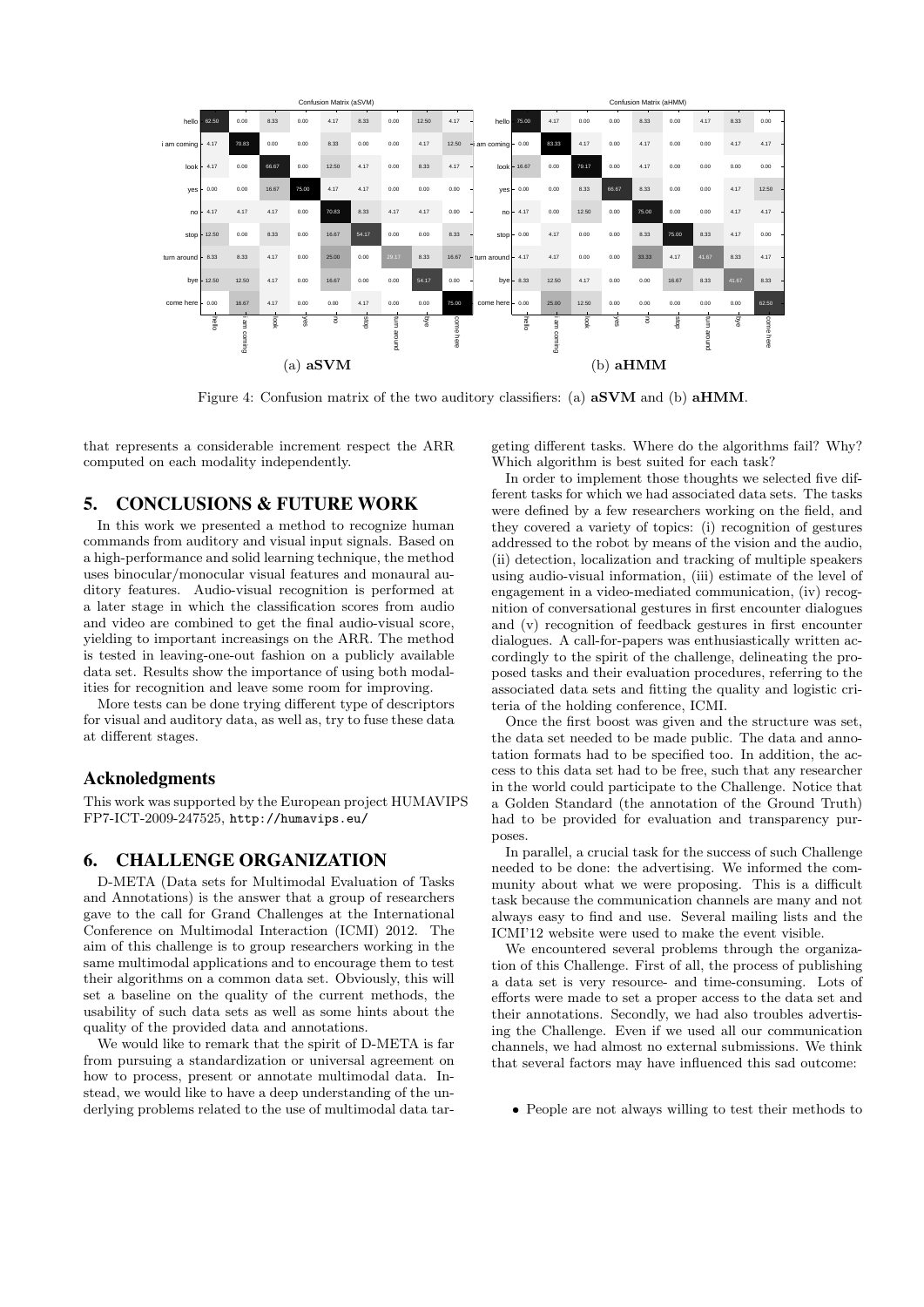

Figure 6: Confusion matrix of the optimal combined classifiers: (a) **sSVM-aSVM** ( $l = 0.4$ ), (b) **sSVM-aHMM** ( $l = 0.1$ ), (c) **sHMM-aSVM**  $(l = 0.8)$ , (d) **sHMM-aHMM**  $(l = 0.3)$ , (e) **ISVM-aSVM**  $(l = 0.6)$  and (f) **aHMM,ISVM**  $(l = 0.1)$ .